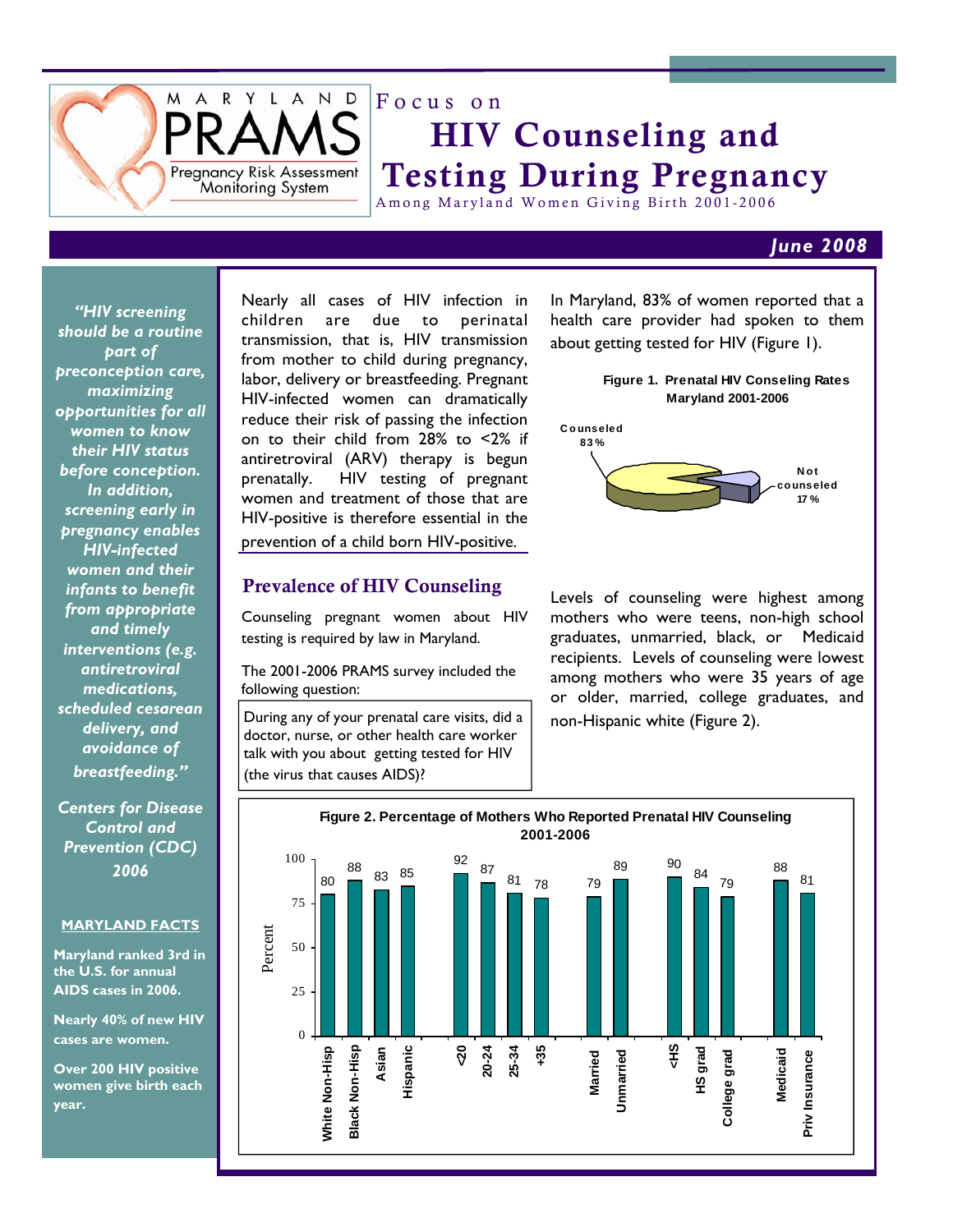# *Page 2* **Maryland PRAMS Focus on HIV Counseling and Testing During Pregnancy**

# HIV Testing During Pregnancy

For the 2004-2006 PRAMS survey, Maryland added two more questions about HIV testing during pregnancy:

"At any time during your most recent pregnancy or delivery, did you have a test for HIV (the virus that causes AIDS)?"

 Yes……….skip next question No……….answer next question

"Had you been tested for HIV before this pregnancy?" Yes No

In Maryland, 79% of women reported that they were tested for HIV during their pregnancy or delivery. Of those women who were not tested for HIV during this pregnancy, 55% had been tested before and 45% had never been tested before (figure 3).



Levels of HIV testing were highest among women who were black, Medicaid recipients, unmarried, under 20 years of age, non-high school graduates and Hispanic. Levels of HIV testing were lowest among women who were white, 35 years of age or older, college graduates, married, and had private insurance (Figure 4). These characteristics are similar to the ones observed for HIV counseling.

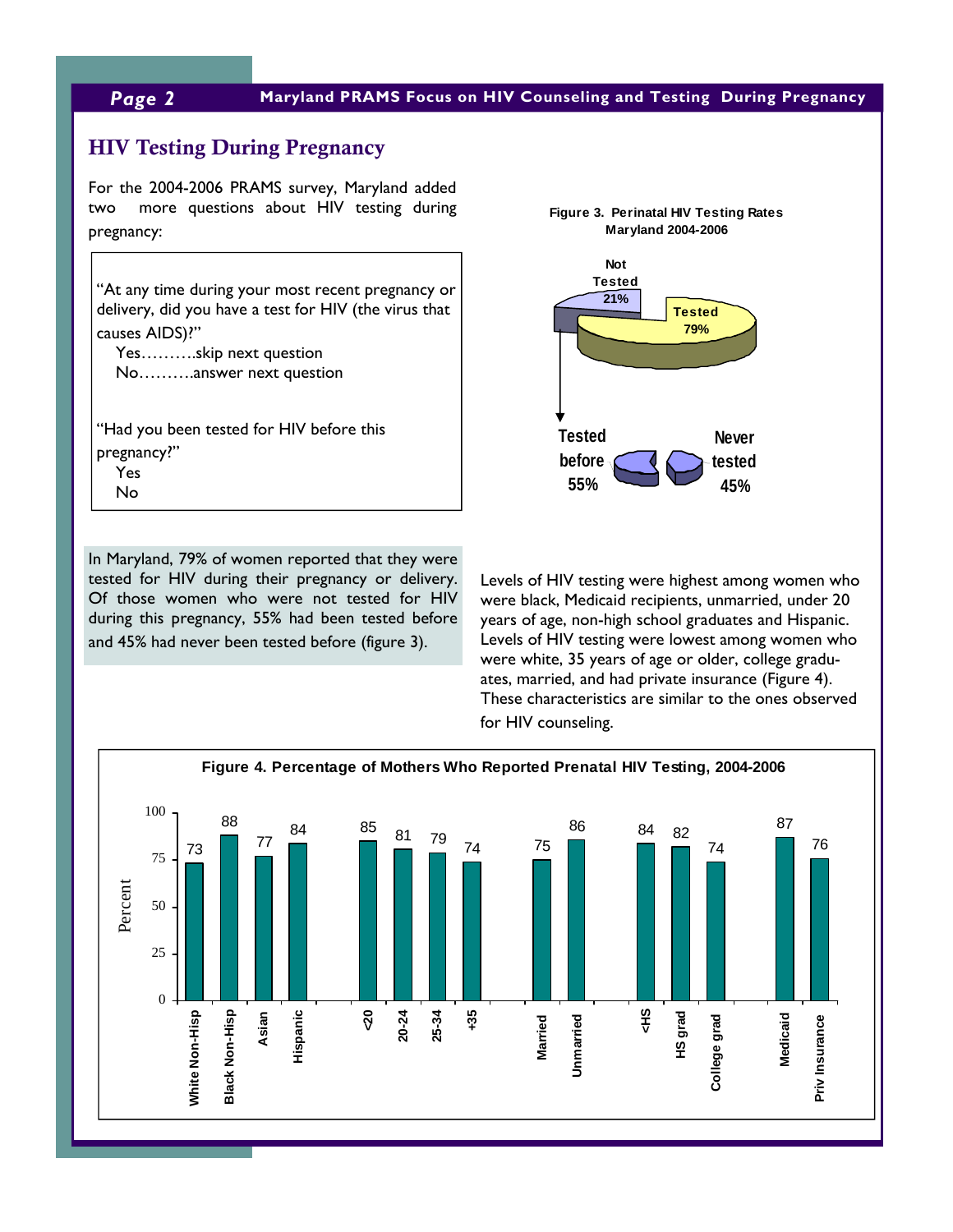### **Maryland PRAMS Focus on HIV Counseling and Testing During Pregnancy** *Page 3*

# Association with Initiation of Prenatal Care

There was no statistically significant difference in counseling or testing rates between mothers who initiated prenatal care during the first trimester and those who started care late (after the first trimester or no prenatal care). Even among mothers who had late or no prenatal care, 85% reported they were counseled about HIV testing and 81% were tested for HIV during a prenatal visit or during delivery (figure 5).



*This is my 7th child...so I didn't need another HIV test. (Being HIV positive)...I had difficulty finding a provider who would take me."* 

 *PRAMS mother*

# **Discussion**

Although the vast majority (83%) of mothers reported that a health care provider had discussed HIV testing during the pregnancy, mothers who are non-Hispanic white, married, privately insured, and college graduates, were counseled at significantly lower rates than their counterparts. The same disparity hold true for HIV testing. Even though the populations most at risk for HIV appear to be targeted for counseling and testing by prenatal providers, HIV seropositivity occurs in women of all cultural and social backgrounds and universal testing is the goal. Overall, HIV testing rates were slightly lower than counseling rates (79% vs 83%). Of the 21% of mothers who were not tested during the pregnancy, nearly half had never been tested before.

According to the Centers for Disease Control and Prevention (CDC), American Medical Association (AMA), American College of Obstetricians and Gynecologists (ACOG), American Academy of Pediatrics (AAP), Institute of Medicine, (IOM), and the American College of Nurse Midwives (ACNM), all

pregnant women should obtain a prenatal HIV test. As of July 1, 2008, a new Maryland law will take effect to facilitate HIV testing. For pregnant women, signed consent forms are no longer necessary for prenatal HIV testing. Instead, after HIV test counseling, women will be informed that an HIV test will be part of a standard group of prenatal tests. They may decline the HIV test without penalty and this will be noted in the medical record. HIV testing should also be offered in the 3rd trimester to women who live in areas of high HIV incidence or who are at high risk for contracting HIV. Women who present to labor and delivery with undocumented HIV status should have a rapid test.

HIV counseling and testing rates in Maryland are high, however a significant proportion of women with unknown HIV status reported that they were not tested during pregnancy.The common goal of getting women into prenatal care and having all pregnant women tested for HIV—regardless of cultural background, race, ethnicity, and insurance coverage is necessary in the ultimate prevention of mother to infant transmission of HIV.



*"I felt left out and excluded because of my high risk status and I felt bias and discrimination because of my HIV status."* 

 *PRAMS mother*